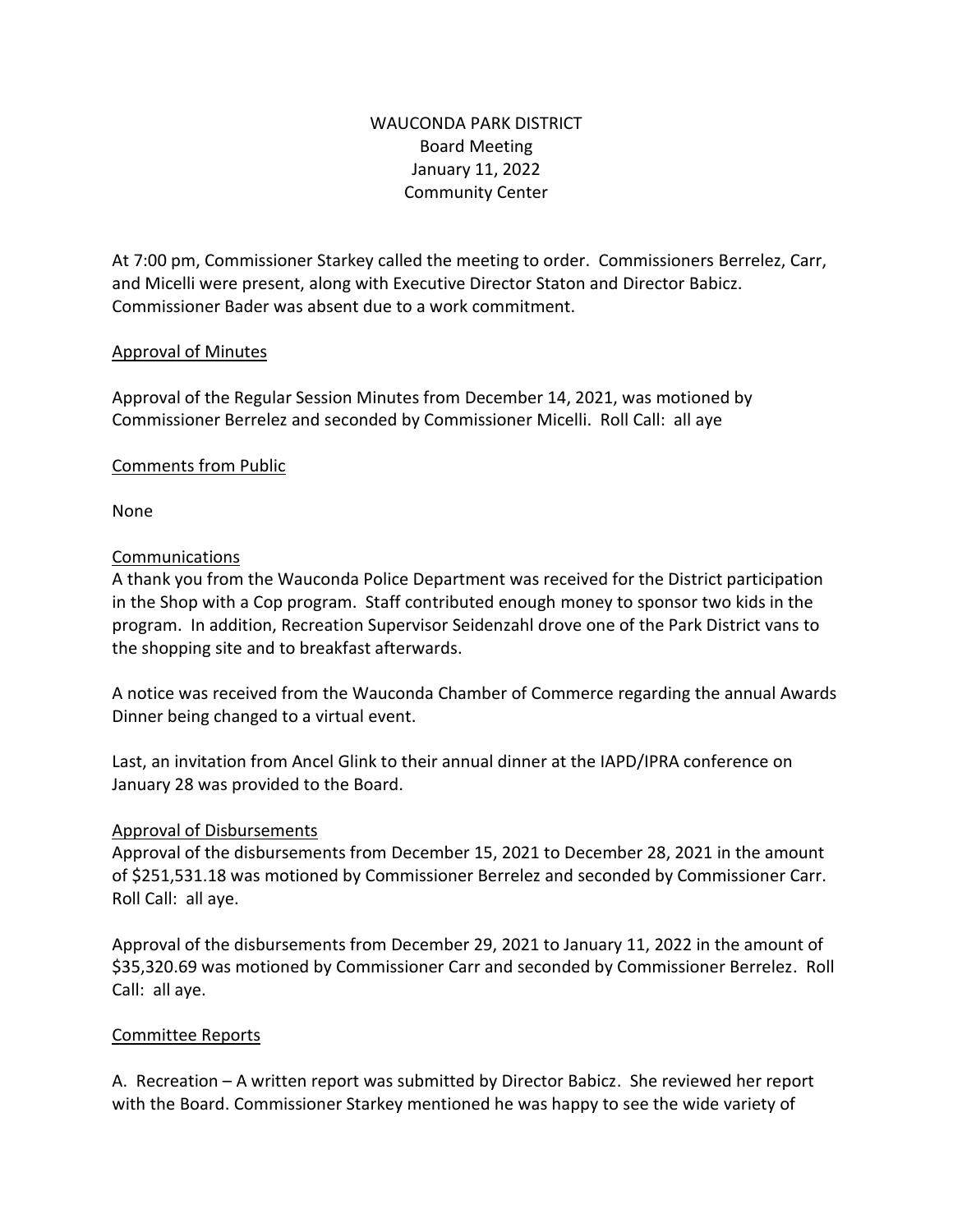programs that our staff has put together. He also asked if the banners for the Park Partner Program were reusable from year to year. Executive Director Staton stated that moving forward the banners will be reusable from year to year. In 2022, we added the year that the business became a sponsor to the banner, so the old ones needed to be redone to include the year.

B. Finance – Executive Director Staton noted the December budget reports should be out by the end of the week.

C. Park Maintenance – A written report was submitted by Director Drinkwine. Recently the Department has been dealing with a few small snow showers. Bathroom renovations have begun at Lagoon Park. Mike is putting together some quotes for ballfield lights; we are hoping to bring this to the next meeting. A quote will be provided to continue with our current program of replacing ten lights per year and to replace all of the lights at one time, which is about seventy-two. The cost to rent the lift each year is around \$4000. A savings may be seen by doing the lights all at one time.

The front end of the flatbed truck was recently fixed.

D. Risk Management – No written report and the Board will receive the next report second meeting in January. We have hired a new front desk attendant to work hours that full-time staff is currently covering. We also hope to add some night and weekend hours when this person is comfortable with the duties.

E. W-Fest – The monthly committee meeting was held last week. We are still looking for one more band for Saturday night. The Committee had recommended Hillbilly Rockstarz, but they were not available. The next band suggested by our booking agent is \$2000.

F. Administration – Wauconda Boat will need to be discussed in Executive Session. Commissioner Starkey and Executive Director Staton met with Mayor Sode and Village Administrator Matson to discuss the comprehensive plan for the downtown area.

The District has seen a surge in COVID cases among staff and patrons. The Park District is currently following guidance provided by the CDC. A letter went out to all employees explaining the new guidance. A chart was provided explaining when and for how long people needed to quarantine/isolate.

Executive Director Staton presented a per diem recommendation to the Board based on the recommendation of the US General Services Administration. The Board agreed to provide staff with these per diems based on when they were attending the conference.

The next triathlon meeting is scheduled for tomorrow night. The committee is focusing on marketing and trying to recruit athletes to participate.